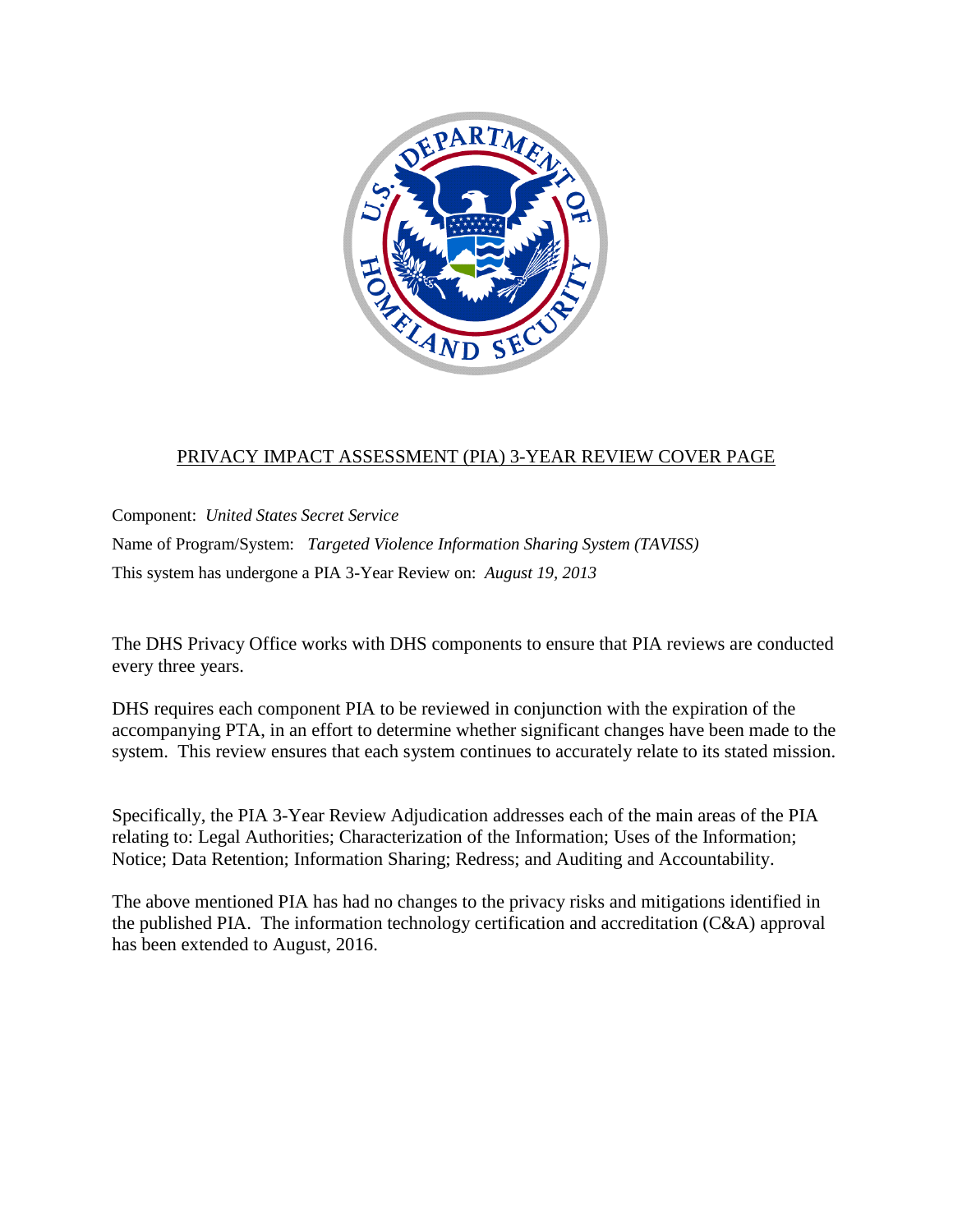

 Privacy Impact Assessment USSS,TAVISS Page 2

## **Privacy Impact Assessment for the**

# **Targeted Violence Information Sharing System (TAVISS)**

# **July 13, 2010**

# **DHS/USSS/PIA-002**

**Contact Point Latita Payne U. S. Secret Service (202) 406-5503**

**Reviewing Official Mary Ellen Callahan Chief Privacy Officer Department of Homeland Security (703) 235-0780**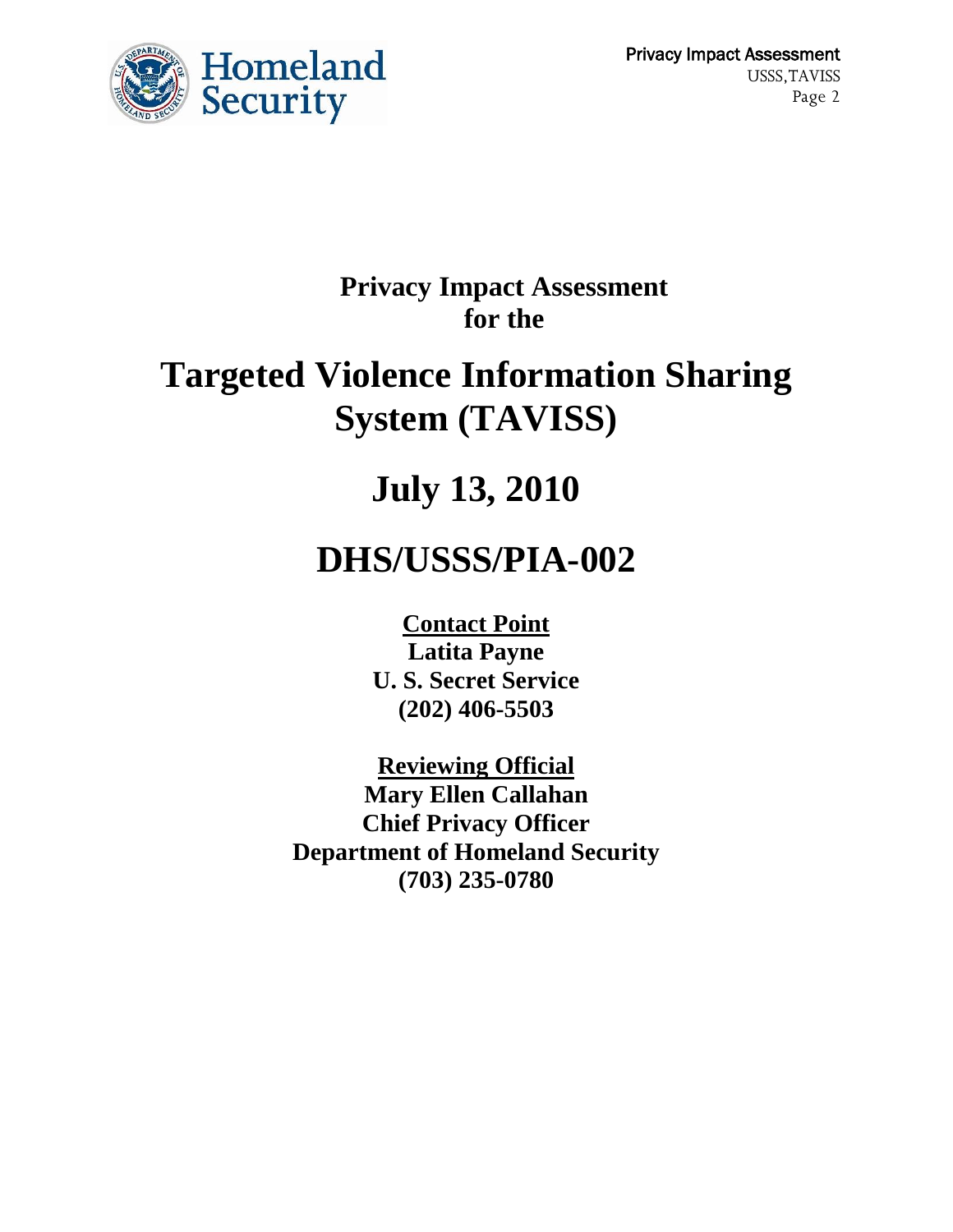

## Abstract

The United States Secret Service (Secret Service) has created the Targeted Violence Information Sharing System (TAVISS). TAVISS is used to conduct name checks and determine whether a subject is of protective interest to any agency within the TAVISS network. The Secret Service is conducting this Privacy Impact Assessment (PIA) because TAVISS contains personally identifiable information (PII) regarding subjects of protective interest to the Secret Service and participating agencies in the network.

### **Overview**

The Protective Intelligence and Assessment Division of the Secret Service uses TAVISS, a shared system directly accessed from remote sites by multiple law enforcement agencies with protective responsibilities for public officials. All TAVISS users are members of a law enforcement agency engaged in protection pursuant to that agency's specific authorizing federal or state legislation and the rules and regulations applicable to law enforcement agencies.

The system enables participating agencies to conduct name checks and determine whether a subject is of record with any agency within the TAVISS network. All queries limit search criteria to a subject's personal identifiers (i.e., name, sex, race, date of birth, Social Security Number (SSN)). TAVISS does not maintain criminal history, mental health records, or any other such information regulated by disclosure restrictions. Instead, it merely serves as a method to indicate to one TAVISS user that another TAVISS member agency has a potentially relevant record.

The purpose of the system is to collect information regarding individuals who come to the attention of this agency, as well as other participating agencies in support of their protective mission. Data in the information sharing system is populated by participating law enforcement agencies with information relative to individuals who threaten or exhibit inappropriate behavior towards protected government officials. This information is typically collected by the investigating agency who either obtains it directly from the individual or through investigation of that individual. Any authorized personnel of a TAVISS member agency may input data.

A TAVISS user has the capability to search the system by entering a simple search (name, date of birth and/or identification number) or an advanced search (last name, first name, middle name, DOB, sex, race, National Crime Information Center (NCIC) number, SSN, Alien ID, passport number, state criminal identification number, and/or prison number). The user may also limit their search to those records containing partial data they have available and can modify the search with Boolean logic. A TAVISS record contains the contact information for the agency that entered the subject. The user is responsible for contacting the originating agency and arranging for the exchange of pertinent intelligence information. TAVISS users may also add new records to the system as part of the information sharing program.

The TAVISS system was designed to share a limited amount of information across the participating agencies. The TAVISS system is a web based application with a SQL-Server database. The application server is a Microsoft IIS server. The system was developed as a result of a recommendation made in a U.S. Government Accountability Office (GAO) report in 2000. The system was funded and authorized by Congress in 2001.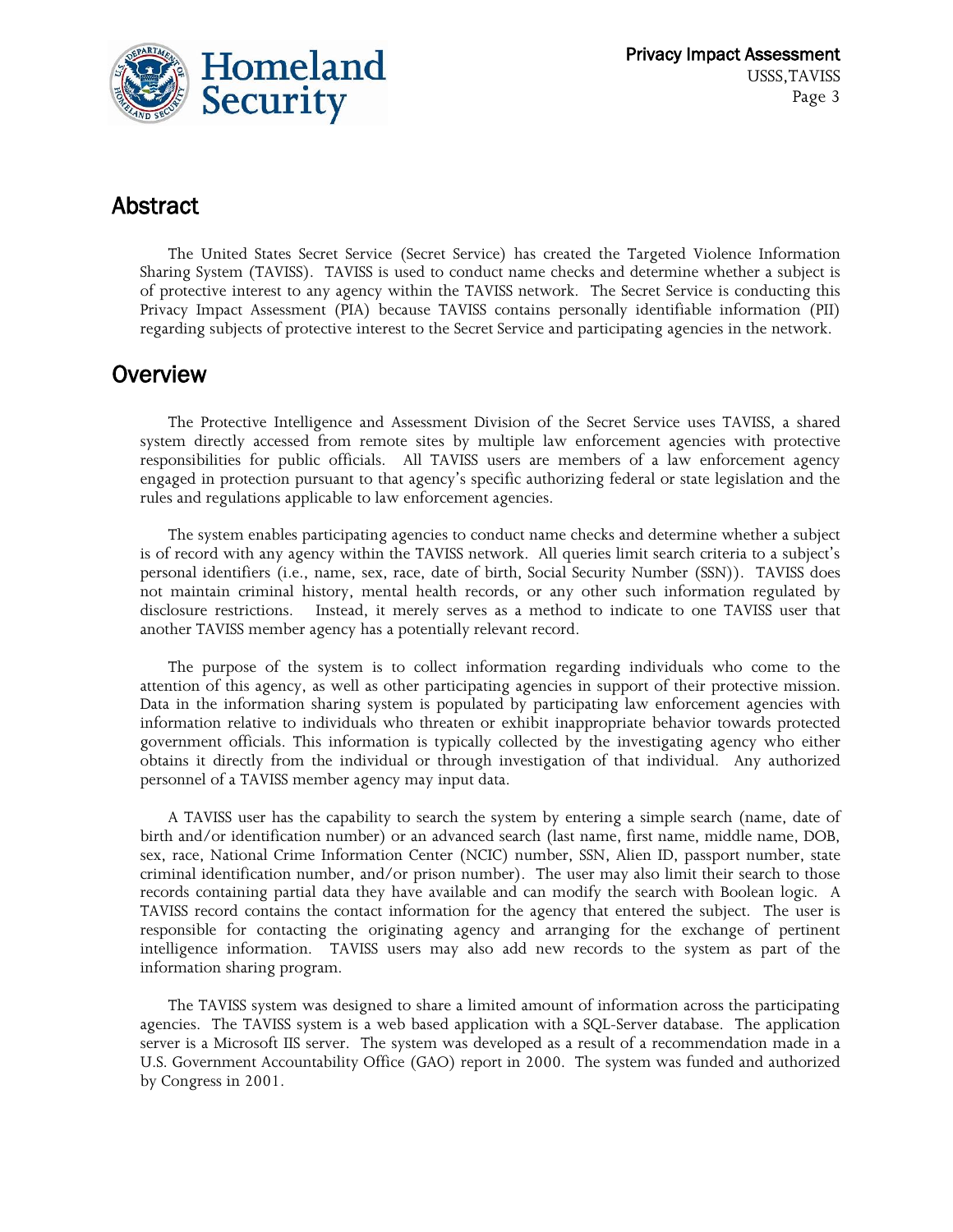

## Section 1.0 Characterization of the Information

#### 1.1 What information is collected, used, disseminated, or maintained in the system?

The information collected includes the names and identifiers of individuals who come to the attention of member agencies charged with the physical protection of certain government officials.

The TAVISS system may contain any of the following data on a subject:

- Name (first, middle, last)
- Date of birth
- ID number
- $\bullet$  Sex
- Race
- NCIC number
- $\bullet$  SSN
- Alien ID
- Passport Number
- State ID Number
- Prison Number
- Originating Agency Case Number

#### 1.2 What are the sources of the information in the system?

The information in TAVISS is provided by participating investigative agencies which collect it for their own purposes directly from individuals or indirectly through investigation of individuals.

#### 1.3 Why is the information being collected, used, disseminated, or maintained?

This information is being collected, used, disseminated, or maintained to assist the Secret Service and participating agencies in fulfilling their protective missions by sharing information on individuals who have been involved in incidents or events which relate to protective functions or individuals who have sought to make inappropriate contact with a protectee.

#### 1.4 How is the information being collected?

Any authorized user of a TAVISS member agency may enter data relevant to its investigations directly into TAVISS.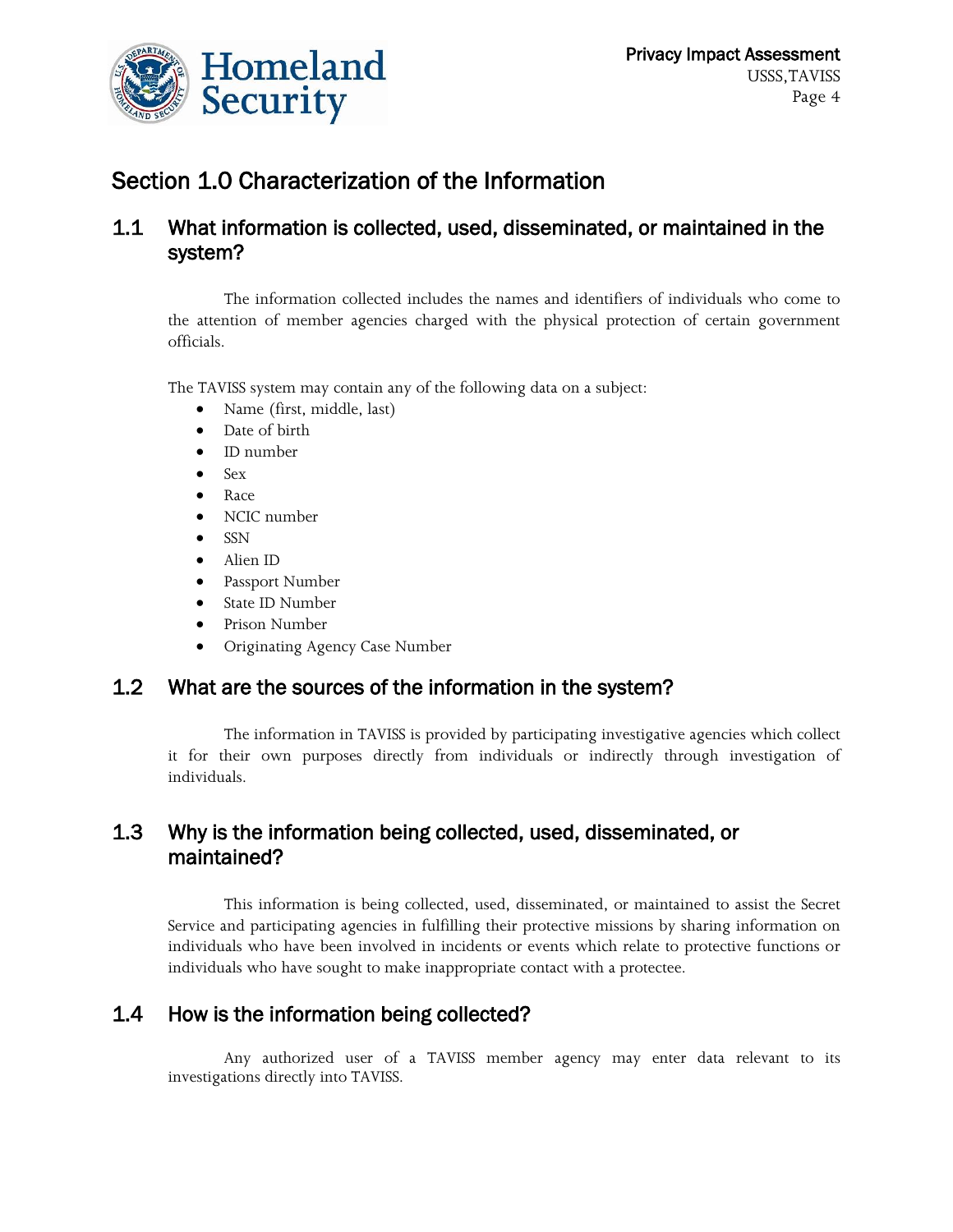

TAVISS users are members of a law enforcement agency engaged in protection pursuant to that agency's specific authorizing federal or state legislation and the rules and regulations applicable to law enforcement agencies.

#### 1.5 How will the information be checked for accuracy?

TAVISS records are not independently checked for accuracy. The accuracy of the information submitted is the responsibility of the reporting agency.

#### 1.6 What specific legal authorities, arrangements, and/or agreements defined the collection of information?

The system was recommended in a 2000 report by the U.S. Government Accountability Office (GAO) and funded and authorized by Congress in 2001**.** The collection of the information is authorized by the Secret Service's protective authority contained in 18 U.S.C. §§ 3056 and 3056A and the Presidential Threat Protection Act of 2000 (Public Law 106-544).

#### 1.7 Privacy Impact Analysis: Given the amount and type of data collected, discuss the privacy risks identified and how they were mitigated.

Privacy risks associated with TAVISS concern the collection of more PII data than is necessary or erroneous entry of an individual's PII into TAVISS. TAVISS mitigates this risk by limiting access to the system to authorized Secret Service employees engaged in protective intelligence analysis or other authorized individuals of member law enforcement agencies. Of these authorized users, only a subgroup receives additional system rights allowing them to enter records, which is a manual process that requires data entry. The Secret Service enters only those individuals into TAVISS who have been subject to an authorized protective intelligence investigation. Data is most often collected by law enforcement officers directly from the individual in the course of an investigation. The extent of personally identifying information collected by this means depends on the individual's cooperation with investigators. Data may also be obtained lawfully from public or law enforcement records (e.g., existing TAVISS or other agency criminal/protective intelligence record). PII information is collected to enable positive identification so that (a) the individual is identifiable during future interactions with the agency, (b) the individual is not erroneously identified as, or linked to, another individual, and (c) further investigation can be conducted (if necessary).

### Section 2.0 Uses of the Information

The following questions are intended to delineate clearly the use of information and the accuracy of the data being used.

#### 2.1 Describe the uses of information.

The information collected in this system is intended to be shared with participating law enforcement agencies for their investigative use to assist in mitigating potential threats to protected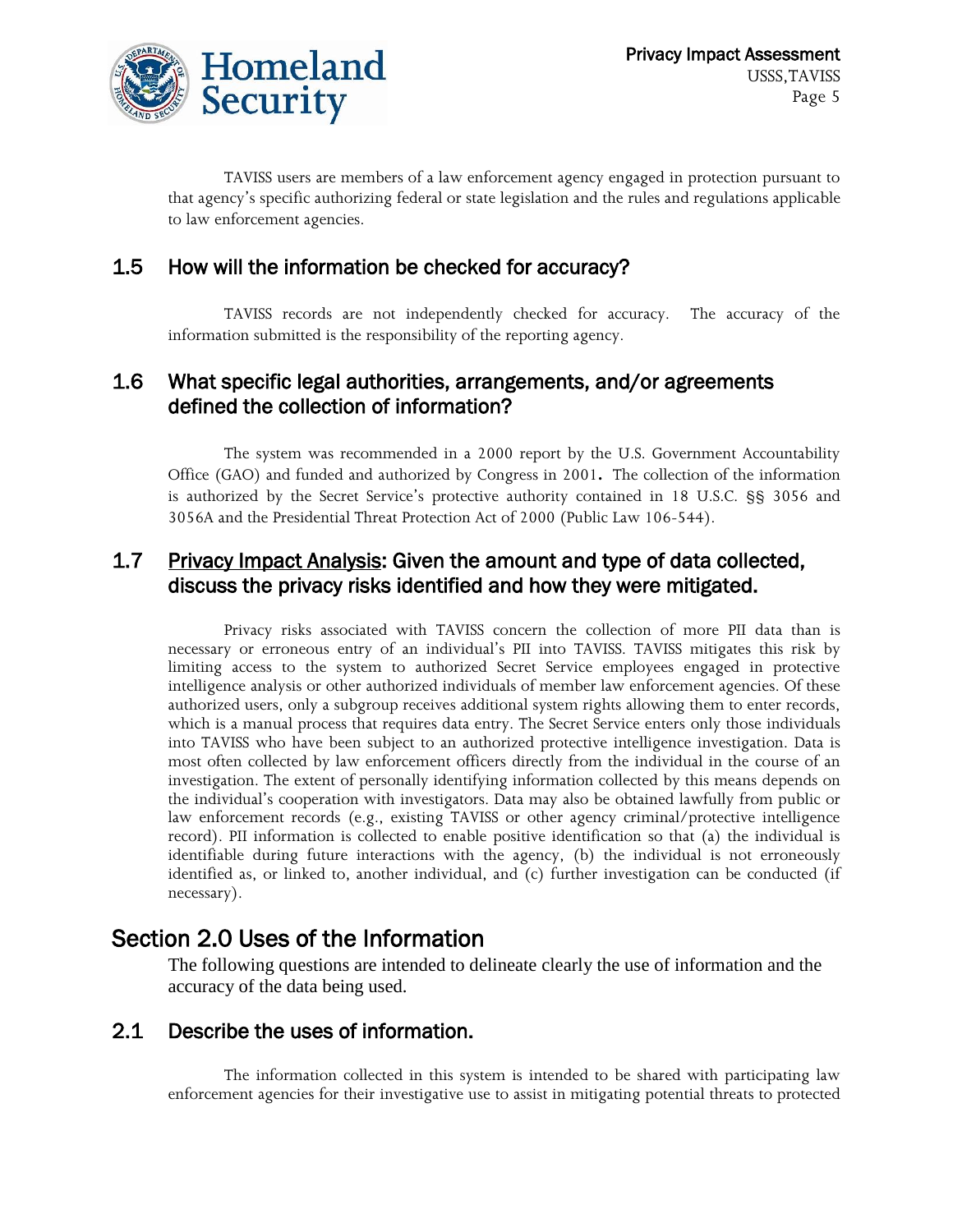

persons.

Authorized users in the Secret Service query TAVISS for names of individuals that come to the attention of the Secret Service because they have (1) attempted to initiate contact with a protected person in an inappropriate or threatening manner, or (2) the Secret Service received information from a citizen or government agency concerning behavior potentially threatening to protected persons.

The Secret Service enters a TAVISS record for all adult individuals, or juveniles if they have a history of arrests for commission of violent crimes, who are investigated by the Secret Service concerning the risk they may pose to protected persons.

#### 2.2 What types of tools are used to analyze data and what type of data may be produced?

No tools are used to analyze the data in, or produced from TAVISS.

#### 2.3 If the system uses commercial or publicly available data please explain why and how it is used.

The system does not directly use any publicly available data. All data provided is entered by member agencies who acquire information in the course of investigations, which may or may not include information from publicly available sources.

#### 2.4 Privacy Impact Analysis: Describe any types of controls that may be in place to ensure that information is handled in accordance with the above described uses.

The privacy risk associated with the uses of the information is that users may employ the information for reasons not consistent with the original purpose. To mitigate this risk, member agencies are limited to those with a protective function and within those member agencies an administrator is charged with the responsibility to limit TAVISS access to only those employees with a need-to-know system information for their job function (i.e., managing or conducting investigations of individuals exhibiting potential threatening behavior). Furthermore, at the start of each TAVISS session all participating users are required to affirmatively acknowledge the following responsibilities regarding the use and dissemination of TAVISS records:

- Records are law enforcement sensitive and should not be accessed by or disseminated to nonmembers;
- Any unauthorized access may be subject to criminal and civil penalties;
- Information exchanged through the system remains the property of and under the legal control of the originating agency; and
- Each participating agency is responsible for its own compliance in collecting, maintaining, and sharing information under the Privacy Act and any applicable regulations.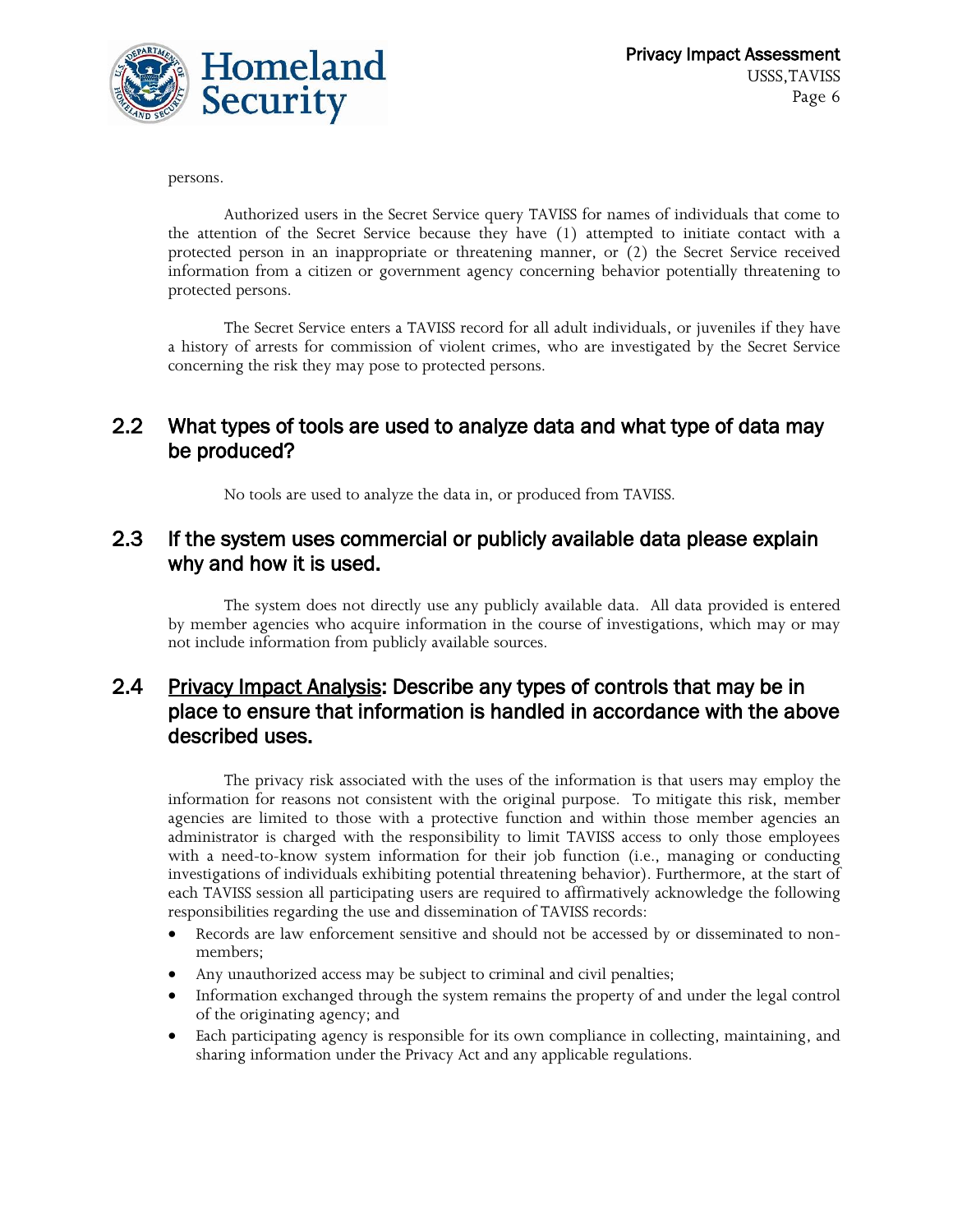

## Section 3.0 Retention

The following questions are intended to outline how long information will be retained after the initial collection.

#### 3.1 What information is retained?

Names and identifiers of individuals who come to the attention of member agencies charged with the protection of certain government officials.

#### 3.2 How long is information retained?

The Secret Service retains the information no longer than is useful or appropriate for carrying out the information dissemination, collaboration, or investigation purposes for which it was originally collected. Information which is collected that becomes part of an investigative case file will be retained for a period which corresponds to the specific case type developed (e.g., judicial, non-judicial, non-criminal, etc.).

The retention periods, established and/or approved by the National Archives and Records Administration (NARA), may cover periods as short as two years for individuals investigated by the Secret Service but deemed to pose no risk to protected persons at the time; or as long as 30 years for individuals arrested or committed to a mental institution subsequent to an investigation by the Secret Service. Information which is collected that does not become part of an investigative case file will be destroyed/deleted when it is no longer needed for agency business.

#### 3.3 Has the retention schedule been approved by the component records officer and the National Archives and Records Administration (NARA)?

Yes, investigative records are retained and disposed of in accordance with various disposition schedules approved by the Secret Service Chief Records Officer and NARA. Consistent with requirements contained within 36 C.F.R. § 1234 and the E-Government Act of 2002, efforts to schedule the electronic system which collects the information have already begun, and the schedule is currently under review by NARA.

#### 3.4 Privacy Impact Analysis: Please discuss the risks associated with the length of time data is retained and how those risks are mitigated.

There is a risk that TAVISS data could be maintained for a period longer than necessary to achieve agency's mission. Although there is always risk inherent in retaining personal data for any length of time, the TAVISS data retention periods based on case type identified in the NARA schedules are consistent with the concept of retaining personal data only for as long as necessary to support the agency's mission. Further, the system is available only to authorized LE agencies, and must be used in conformance with applicable laws and regulations.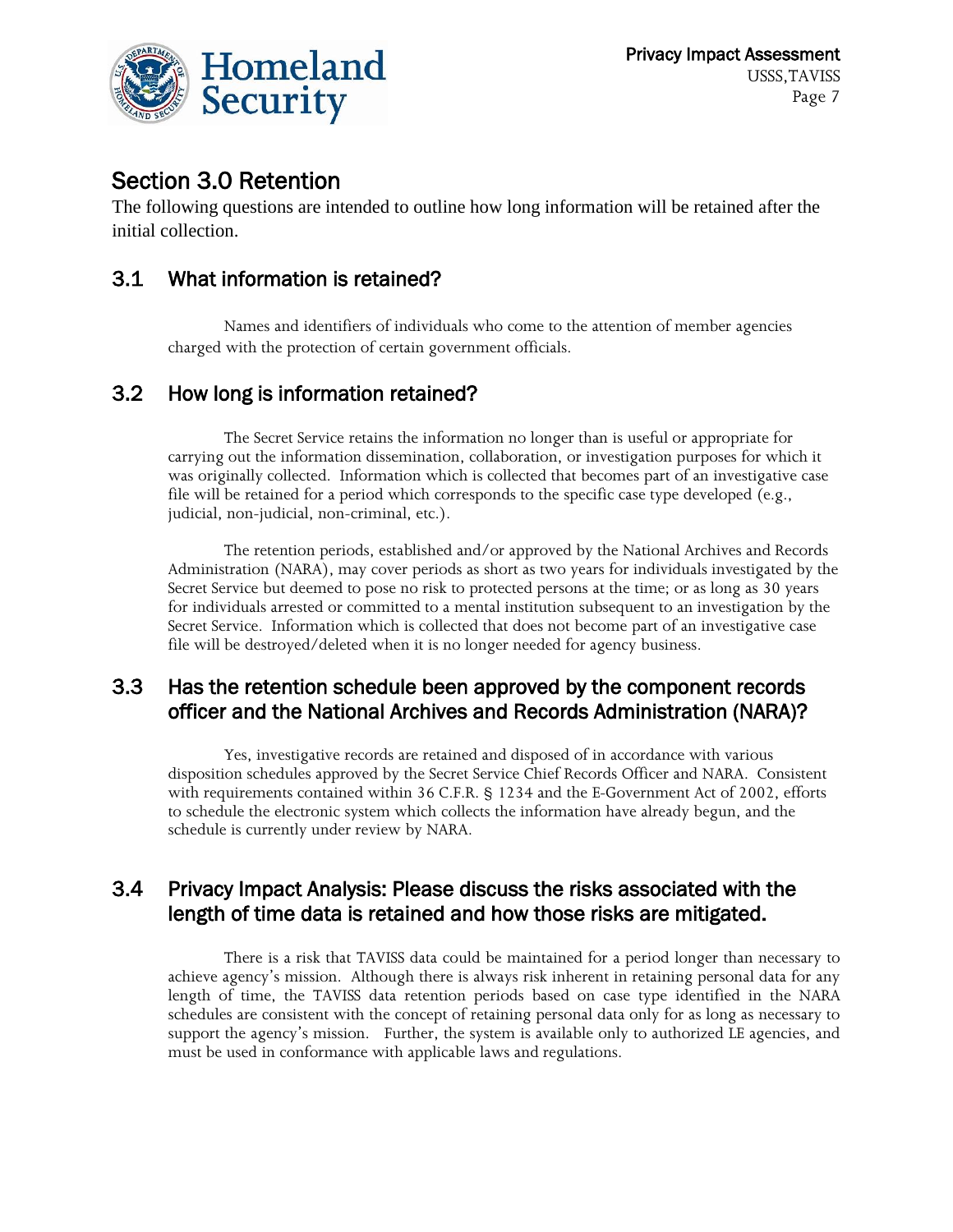

## Section 4.0 Internal Sharing and Disclosure

The following questions are intended to define the scope of sharing within the Department of Homeland Security.

#### 4.1 With which internal organization(s) is the information shared, what information is shared and for what purpose?

TAVISS information may be shared with any eligible DHS component agency becoming a member of the TAVISS network.

#### 4.2 How is the information transmitted or disclosed?

All data is transmitted using secure sockets layer (SSL), 128-bit Encryption. All users must log on using a two-factor authentication.

#### 4.3 Privacy Impact Analysis: Considering the extent of internal information sharing, discuss the privacy risks associated with the sharing and how they were mitigated.

The main risk associated with internal sharing is unauthorized access to, or disclosure of, PII contained in TAVISS. To mitigate this risk, access to the system is limited to authorized Secret Service employees engaged in protective intelligence analysis or other authorized individuals of DHS agencies with a protective function. DHS policies and procedures are in place to limit the use of and access to all data in TAVISS to the purposes for which it was collected. All authorized users must log on using a two-factor authentication. Computer security concerns are minimized by the fact that the information shared internally remains within the DHS environment. An audit trail is kept for system access and all transactions that request, create, update, or delete information from the system. The audit trail/log, which includes the date, time, and user for each transaction, is secured from unauthorized modification, access, or destruction.

All DHS employees and contractors are required to follow DHS Management Directive (MD) Number: 11042, *Safeguarding Sensitive But Unclassified (For Official Use Only) Information,* May 11, 2004. This guidance controls the manner in which DHS employees and contractors must handle Sensitive but Unclassified/For Official Use Only Information. All employees and contractors are required to follow Rules of Behavior contained in the DHS Sensitive Systems Handbook. Additionally, all DHS employees are required to take annual computer security training, which includes training on appropriate use of sensitive data and proper security measures.

### Section 5.0 External Sharing and Disclosure

The following questions are intended to define the content, scope, and authority for information sharing external to DHS which included Federal, state and local government, and the private sector.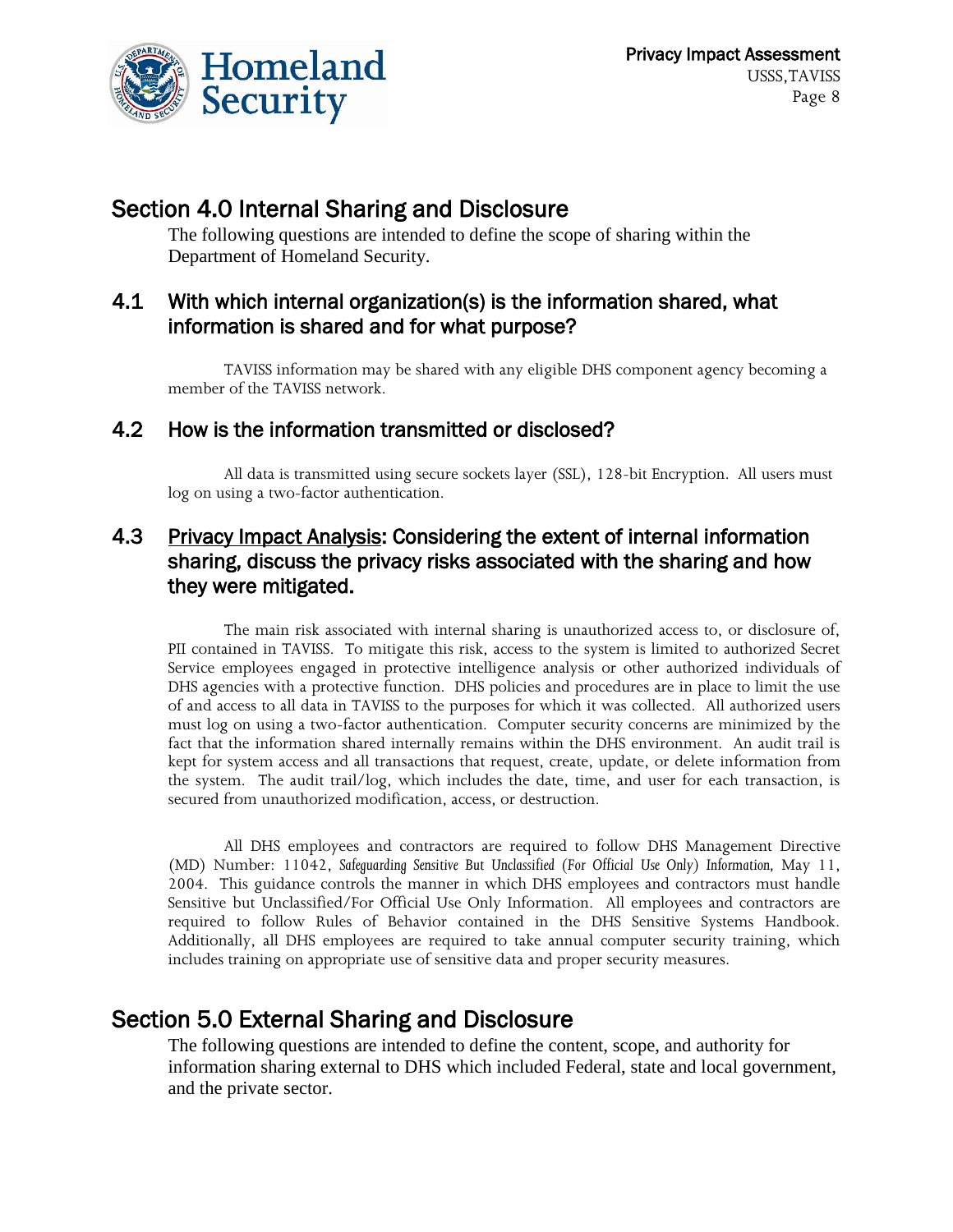

#### 5.1 With which external organization(s) is the information shared, what information is shared and for what purpose?

The Targeted Violence Information Sharing System (TAVISS) is a shared system directly accessed from remote sites by multiple law enforcement agencies with protective responsibilities for public officials. Each member agency has rights and privileges to alter only those records which they have entered into TAVISS.

#### 5.2 Is the sharing of personally identifiable information outside the Department compatible with the original collection? If so, is it covered by an appropriate routine use in a SORN? If so, please describe. If not, please describe under what legal mechanism the program or system is allowed to share the personally identifiable information outside of DHS.

The sharing of PII data outside the department is compatible with the original collection. The system was developed for the purpose of sharing a limited amount of information to law enforcement agencies with protective responsibilities for public officials.

As a protection information system owned by the Secret Service, TAVISS is covered by the DHS/USSS-004 (Protection Information System, 73 FR 77733) System of Records Notice (SORN) which specifies how the information be may used. Also, all Secret Service employees and contractors are trained on the appropriate use of PII. The sharing of information between the Secret Service and participating agencies is covered by and consistent with the routine uses contained in the DHS/USSS-004 SORN.

#### 5.3 How is the information shared outside the Department and what security measures safeguard its transmission?

The information is shared between the Secret Service and other participating agencies. The Secret Service bears responsibility for the security of the portal and transmission of the data to participating agencies. Any information shared with organizations outside the Secret Service is required to be appropriately secured pursuant to the Office of Management and Budget Memorandums 06-15, Safeguarding Personally Identifiable Information, and 06-16, Protection of Sensitive Agency Information.

In addition, eight primary security standards were established for TAVISS at the outset. These included:

- Identification/Authentication establishes user accountability and validity of identification
- Auditing records user activity for after the fact investigation of all transactions
- Accountability enables security-relevant activities on a system to be traced to individuals who may then be held responsible for their actions
- Availability assures that data is in the place where the user needs it, when the user needs it, and in the proper form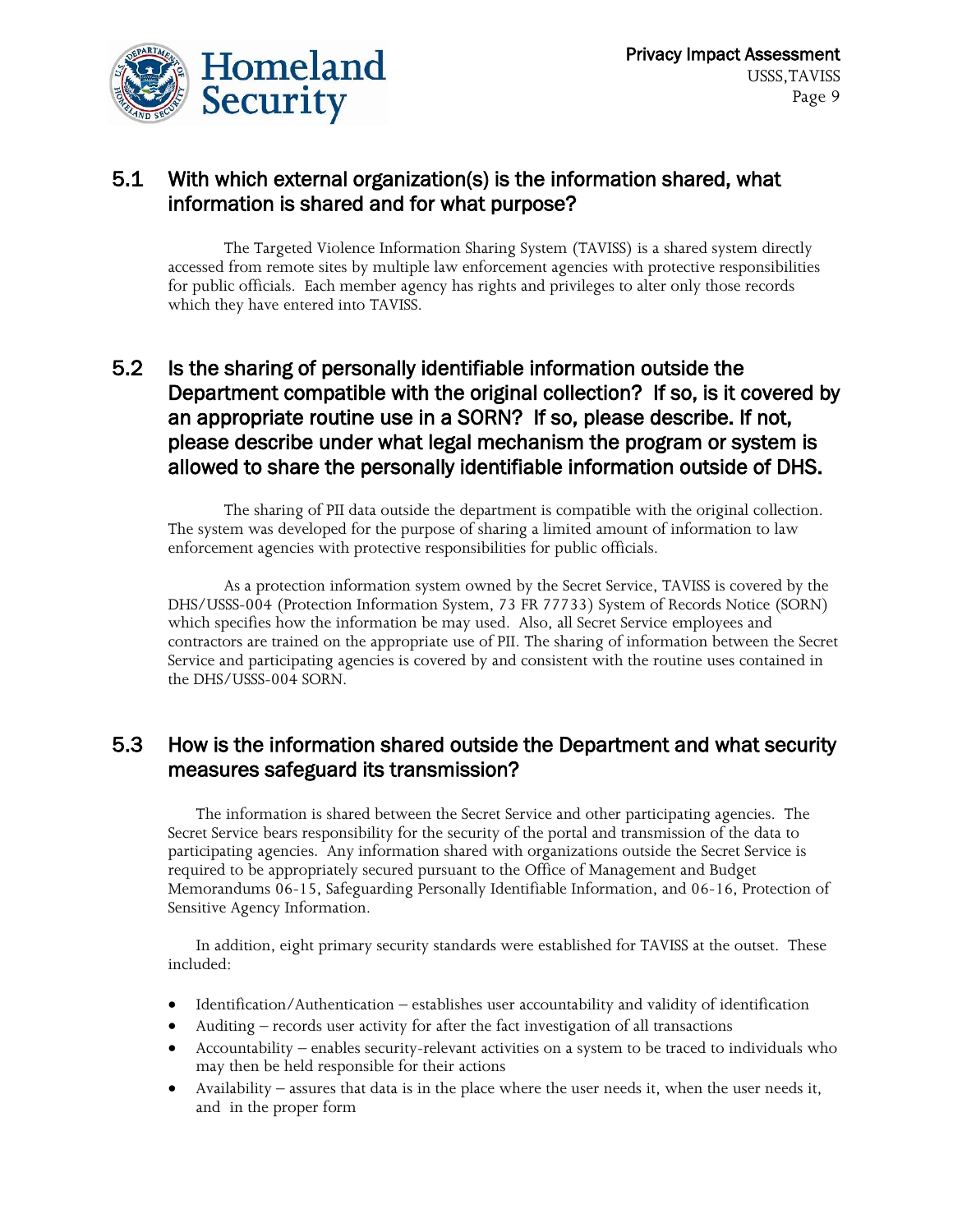

- Access Control limits access only to authorized programs and/or systems
- Confidentiality assures that information is not made available or disclosed to unauthorized individuals, entities, or processes
- Integrity assures that information has not been altered or destroyed in an unauthorized manner
- Non-Repudiation Proves delivery or origin of information transactions

Further, security features of the RISS.NET hosting venue comply with the above concerns and include:

- Pointer system directing hits to the entering agency for further information
- Verification that the user is an authorized recognized law enforcement agency
- Commercial VPN software installed on each client's machine
- Token hardware devices (Smart Cards)
- **•** Two Firewalls
- ID and Password
- Mandatory Access Controls
- Discretionary Access Controls
- Weekly Audits
- Virus Scanning
- 128-bit Encryption for Communication

RISS.NET meets all current Secret Service infrastructure security requirements. RISS.NET is a nationwide system maintained by the Department of Justice and designed for sharing multi-jurisdictional criminal intelligence. Its current members include over 6,000 federal, state, and local law enforcement agencies

#### 5.4 Privacy Impact Analysis: Considering the external sharing, explain the privacy risks identified and how they were mitigated?

The primary privacy risk associated with external sharing is the sharing of data for purposes that are not compatible with the original purpose of the collection. This risk is mitigated by limiting access to TAVISS to members of authorized law enforcement agencies. When logging on to TAVISS, users must also acknowledge they are accessing a government information system and agree to adhere to rules and regulations concerning information sharing and confidentiality.

## Section 6.0 Notice

#### 6.1 Was notice provided to the individual prior to collection of information?

No. Because the information comprising a TAVISS record is collected from the reporting law enforcement agency's records and not directly from the identified individual, the individual is not on notice of the creation of a TAVISS record.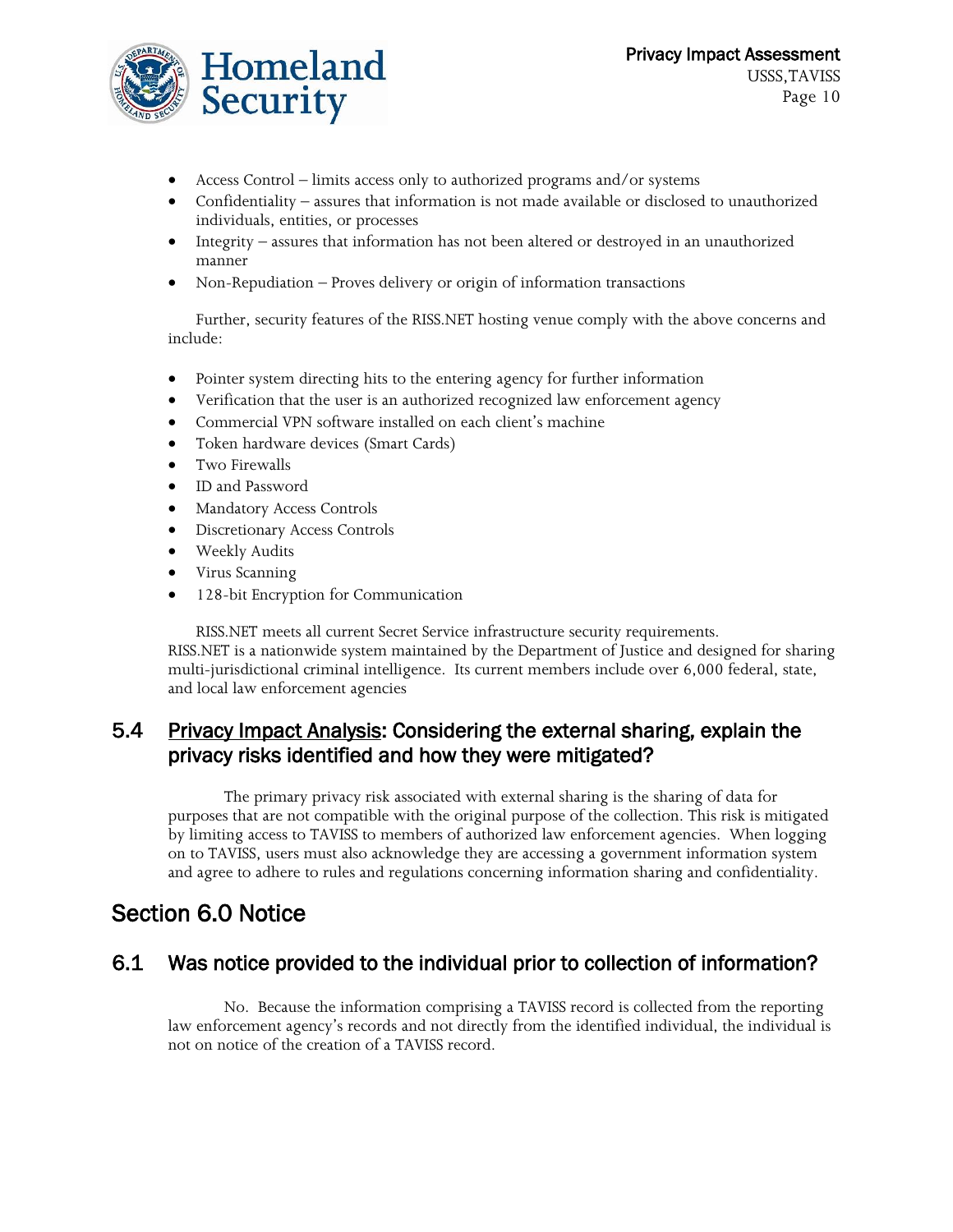

#### 6.2 Do individuals have the opportunity and/or right to decline to provide information?

No. Individuals have no right to decline to have their information reported to TAVISS by a participating law enforcement agency.

#### 6.3 Do individuals have the right to consent to particular uses of the information? If so, how does the individual exercise the right?

Individuals do not have the right to consent to particular uses of the information. This information is part of a law enforcement investigation for protection of public officials.

#### 6.4 Privacy Impact Analysis: Describe how notice is provided to individuals, and how the risks associated with individuals being unaware of the collection are mitigated.

Notice is not provided to individuals concerning an existence or removal of their TAVISS record in that this information is part of a law enforcement investigation necessary for the protection of public officials and protectees.

## Section 7.0 Access, Redress and Correction

#### 7.1 What are the procedures that allow individuals to gain access to their information?

As a protection information system owned by the Secret Service, DHS/USSS-004 SORN permits TAVISS to be excluded from the access and redress provisions of the Privacy Act. However, access requests will be considered on a case-by-case basis if made in writing to the Secret Service's FOIA Officer, Communications Center (FOIA/PA), 245 Murray Lane, Building T-5, Washington DC 20223, as specified in the DHS/USS-004 SORN.

#### 7.2 What are the procedures for correcting inaccurate or erroneous information?

The procedures are the same as those outlined in Section 7.1.

#### 7.3 How are individuals notified of the procedures for correcting their information?

The mechanism for requesting correction of information is specified in the DHS/USSS-004 SORN, published in the Federal Register at 73 FR 77733, in this PIA, and on the Secret Service's public webpage.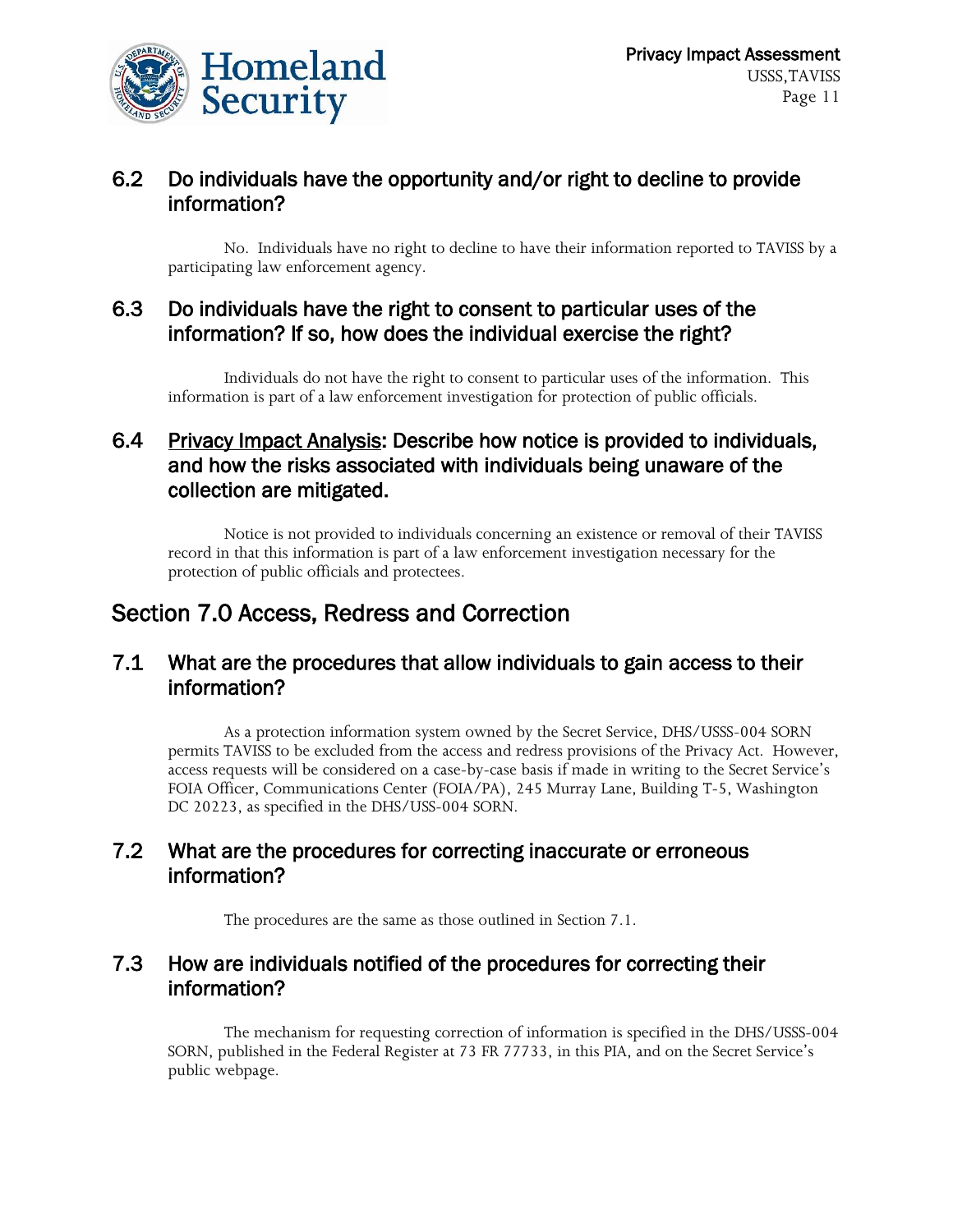

#### 7.4 If no formal redress is provided, what alternatives are available to the individual?

Although redress may not be available through the Secret Service because TAVISS is simply an index to participating agencies' records, an individual of record may contest the accuracy and seek the correction of any data with the originating agency through their published mechanisms.

#### 7.5 Privacy Impact Analysis: Please discuss the privacy risks associated with the redress available to individuals and how those risks are mitigated?

Redress is available through written request to the Secret Service Freedom of Information Officer as described above; however, providing individual access and/or correction of the records may be limited for law enforcement reasons as expressly permitted by the Privacy Act. Risks are also mitigated because TAVISS data is used solely by law enforcement agencies protecting public officials to share available information about individuals who may pose a threat to those officials. Further, the information in TAVISS is never used directly as evidence to prosecute crimes.

## Section 8.0 Technical Access and Security

#### 8.1 What procedures are in place to determine which users may access the system and are they documented?

DHS physical and information security policies dictate who may access USSS computers and filing systems. Specifically, DHS Management Directive 4300A outlines information technology procedures for granting access to USSS computers. Access to the information is strictly limited by access controls to those who require it for completion of their official duties.

In addition, eight primary security standards were established for TAVISS at the outset. These included:

- Identification/Authentication establishes user accountability and validity of identification
- Auditing records user activity for after the fact investigation of all transactions
- Accountability enables security-relevant activities on a system to be traced to individuals who may then be held responsible for their actions
- Availability assures that data is in the place where the user needs it, when the user needs it, and in the proper form
- Access Control limits access only to authorized programs and/or systems
- Confidentiality assures that information is not made available or disclosed to unauthorized individuals, entities, or processes
- Integrity assures that information has not been altered or destroyed in an unauthorized manner
- Non-Repudiation Proves delivery or origin of information transactions

Further, security features of the RISS.NET hosting venue comply with the above concerns and include: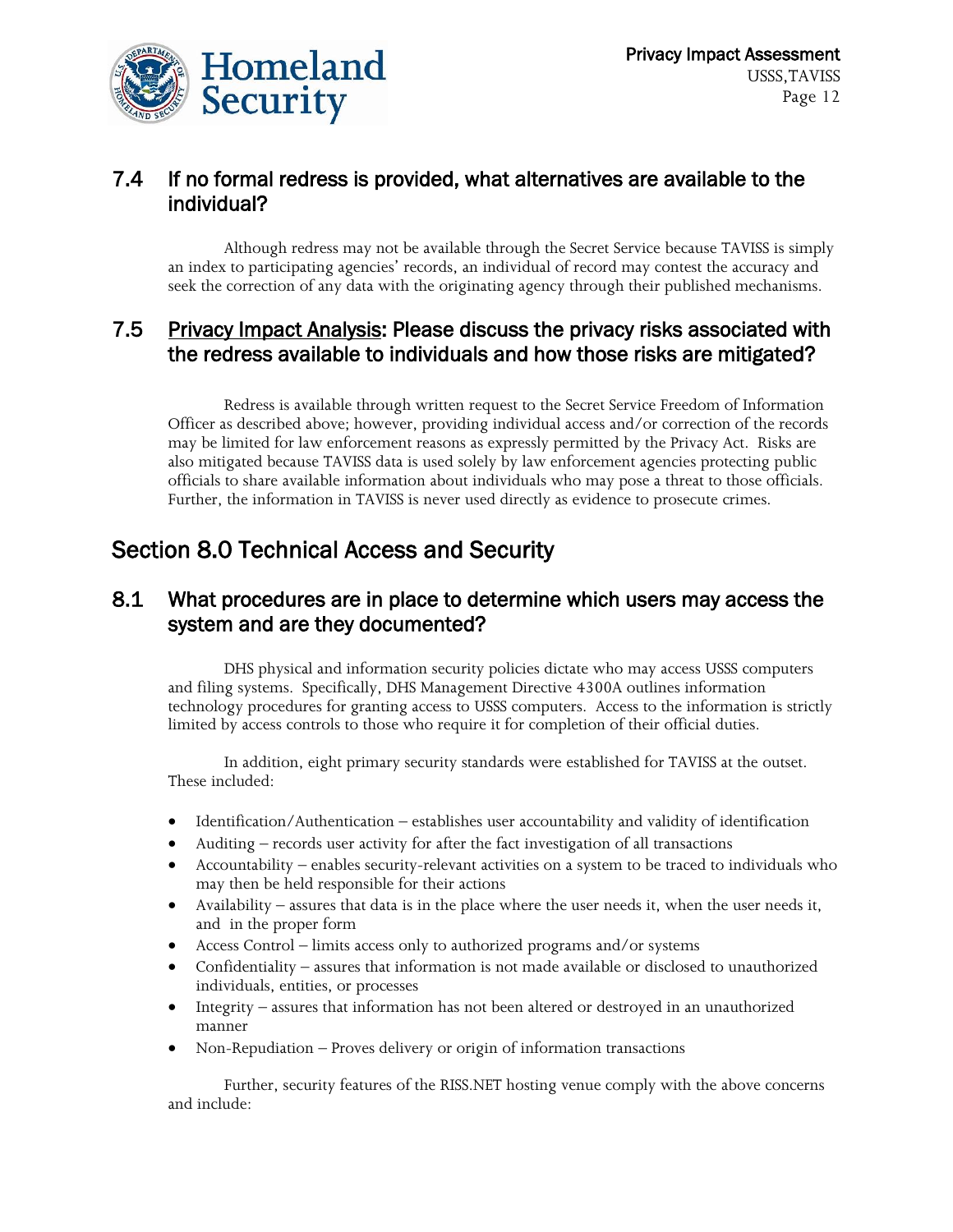

- Pointer system directing hits to the entering agency for further information
- Verification that the user is an authorized recognized law enforcement agency
- Commercial VPN software installed on each client's machine
- Token hardware devices (Smart Cards)
- Two Firewalls
- ID and Password
- Mandatory Access Controls
- Discretionary Access Controls
- Weekly Audits
- Virus Scanning
- 128-bit Encryption for Communication

RISS.NET meets all current Secret Service infrastructure security requirements. RISS.NET is a nationwide system maintained by the Department of Justice and designed for sharing multijurisdictional criminal intelligence. Its current members include over 6,000 federal, state, and local law enforcement agencies

#### 8.2 Will Department contractors have access to the system?

All USSS users of the TAVISS system are USSS employees. All other users must be nominated by the law enforcement agency they work for and be approved by the Secret Service TAVISS administrator.

#### 8.3 Describe what privacy training is provided to users to either generally or specifically relevant to the program or system?

All Secret Service employees are required to receive annual privacy and security training to ensure their understanding of proper handling and securing of personally identifiable information (PII). Also, DHS has published the "Handbook for Safeguarding Sensitive PII," providing employees and contractors additional guidance.

#### 8.4 Has Certification and Accreditation been completed for the system or systems supporting the program?

The system has undergone certification and accreditation.

#### 8.5 What auditing measures and technical safeguards are in place to prevent misuse of data?

All Department information systems are audited regularly to ensure appropriate use and access to information. Specifically related to this system, application access is mediated through a two-tier identification and authentication process. End users must successfully gain access to RISS.NET before they can access the TAVISS application. RISS.NET access to TAVISS is restricted to a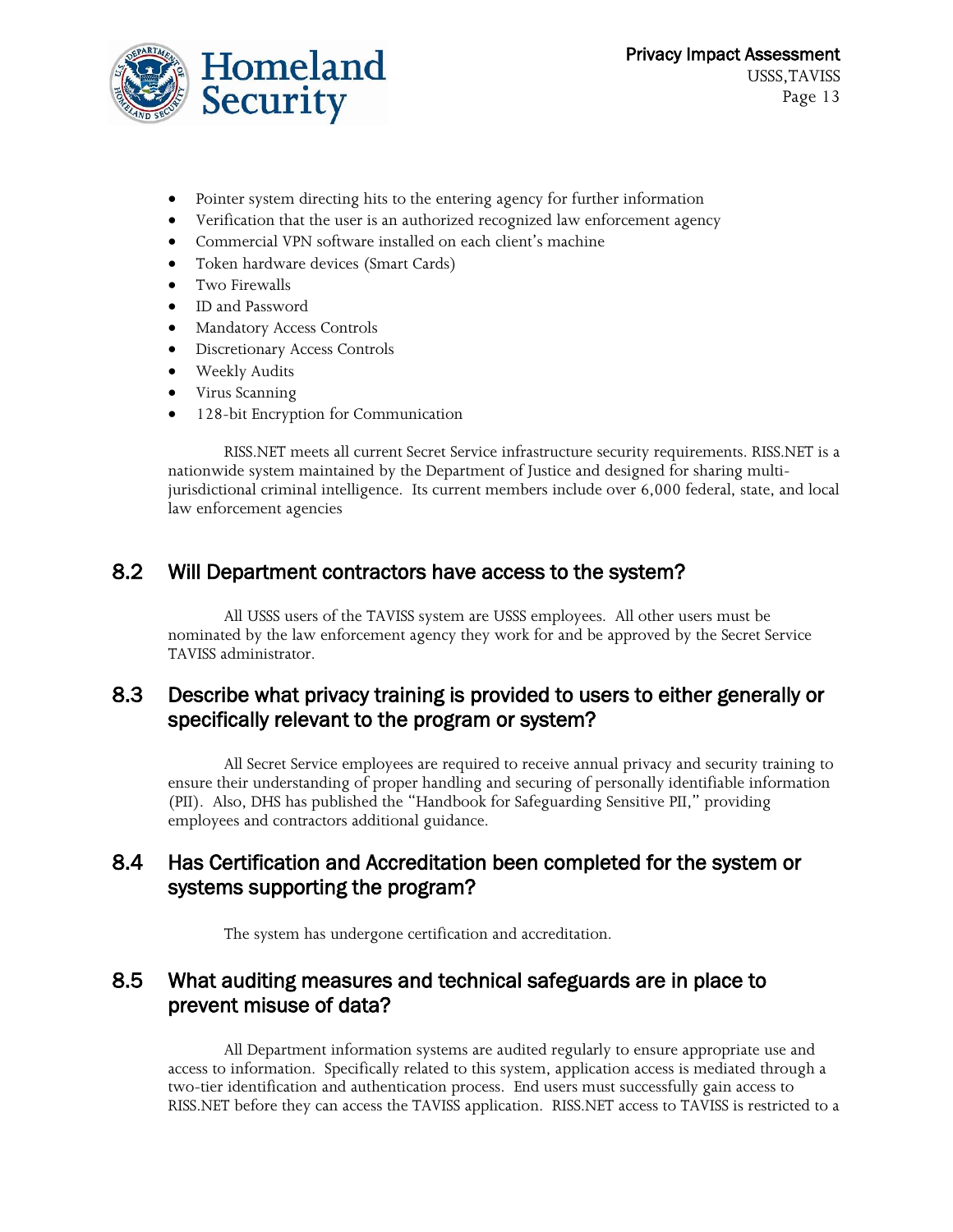

population of known user IDs that are generated when the RISS.NET account is issued and manually entered into the TAVISS users table by the system administrator. Both the TAVISS application use and the RISS.NET access account use are audited. Any changes to the hardware or software configuration are subject to review and approval by the Secret Service Configuration Control Board process to ensure integrity of the application.

#### 8.6 Privacy Impact Analysis: Given the sensitivity and scope of the information collected, as well as any information sharing conducted on the system, what privacy risks were identified and how do the security controls mitigate them?

The risk of unauthorized access exists with any information technology system. Access to TAVISS is restricted to authorized members of member law enforcement agencies with a protective function whose access is controlled through technical identification/authentication via the RISSNET. Information shared via TAVISS is limited to personal identifiers.

#### **Access Control**

- Access/control is restricted to users with a valid userid and password. In addition to the userid and password, the user must have an assigned certificate installed on the user's workstation for access through RISS.NET. If the user is on the USSS Network, access is granted via the USSS network active directory account.
- Session timeouts, user selectable from 10 minutes to 4 hours with 30 minutes the system default.
- The account is locked after 3 consecutive incorrect sign on attempts.

#### **Auditing**

- All accounts are audited by MAGLOCLEN and TAVISS usage is audited by the TAVISS system administrator.
- The audit trail provides a timestamp and userid.
- The information is recorded into the database for each log on/off attempted.
- The contents of audit logs are protected from unauthorized access, modification, and/or deletion. Administrator privilege is required for access to audit logs.

## Section 9.0 Technology

#### 9.1 What type of project is the program or system?

The TAVISS system is an information-collection tool.

#### 9.2 What stage of development is the system in and what project development lifecycle was used?

The system is in the operations and maintenance lifecycle phase. The system was placed into production in 2004.